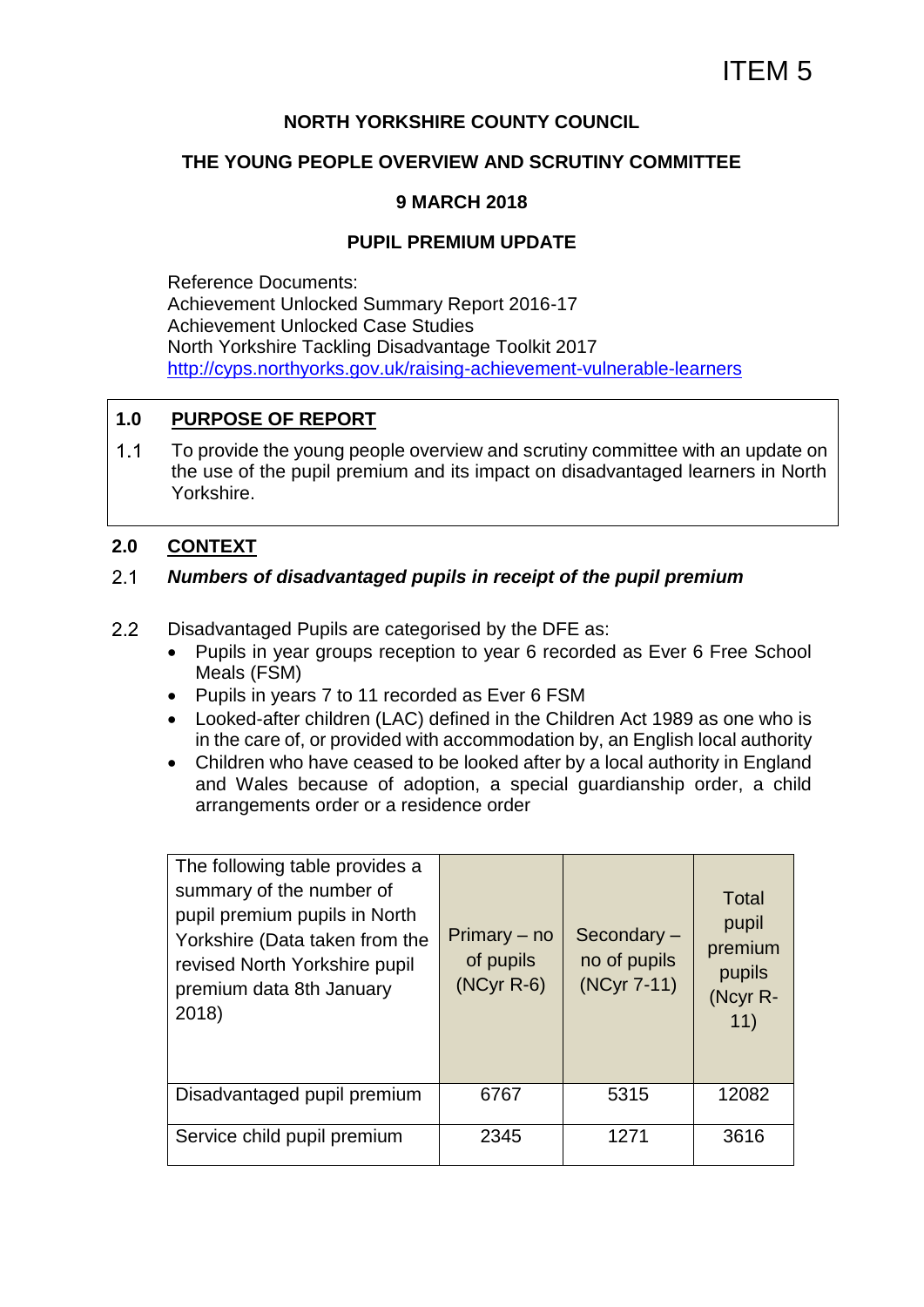| *Adopted from care pupil    |       |       |       |
|-----------------------------|-------|-------|-------|
| premium                     | 388   | 141   | 529   |
| *Looked After pupil premium | 167   | 196   | 363   |
| Total pupil premium pupils  | 10571 | 6923  | 16590 |
| Total pupils in NY cohort   | 49304 | 31220 | 80524 |
| % of pupil premium pupils   | 21.4  | 22.2  | 20.6  |
|                             |       |       |       |

\* Also included in the disadvantaged pupil premium

#### $2.3$ *Pupil Premium Funding Allocation: Funding for financial year 2016 to 2017*

- $2.4$ For each pupil registered as eligible for free school meals (FSM) at any point in the last 6 years:
	- £1,320 for pupils in reception to year 6
	- £935 for pupils in year 7 to year 11

Schools will receive £1,900 for any pupil:

- identified in the January 2016 school census or the alternative provision census as having left local-authority care as a result of one of the following:
- adoption
- a special guardianship order
- a child arrangements order (previously known as a residence order)
- who has been in local-authority care for 1 day or more
- recorded as both eligible for FSM in the last 6 years and as being looked after (or as having left local-authority care)

For the pupils who attract the £1,900 rate, the virtual school head of the local authority that looks after the pupil will manage the funding.

#### $2.5$ *Outcomes for disadvantaged pupils (see appendix 1)*

- $2.6$ Our 2017 North Yorkshire data indicates that at all key stages our outcomes for disadvantaged learners are improving however not at the same rate as other learners. As a result the attainment gap between our disadvantaged learners and their peers continues to widen at all key stages.
- $2.7$ At Key Stage 2 and 4 our Local Authority (LA) ranking for our attainment gap has fallen further and now lies 135 /152 LA for Key Stage 4 Attainment 8 and 136/152 at Key Stage 2 for the % of disadvantaged learners meeting the expected standard or above in Reading, Writing and Mathematics.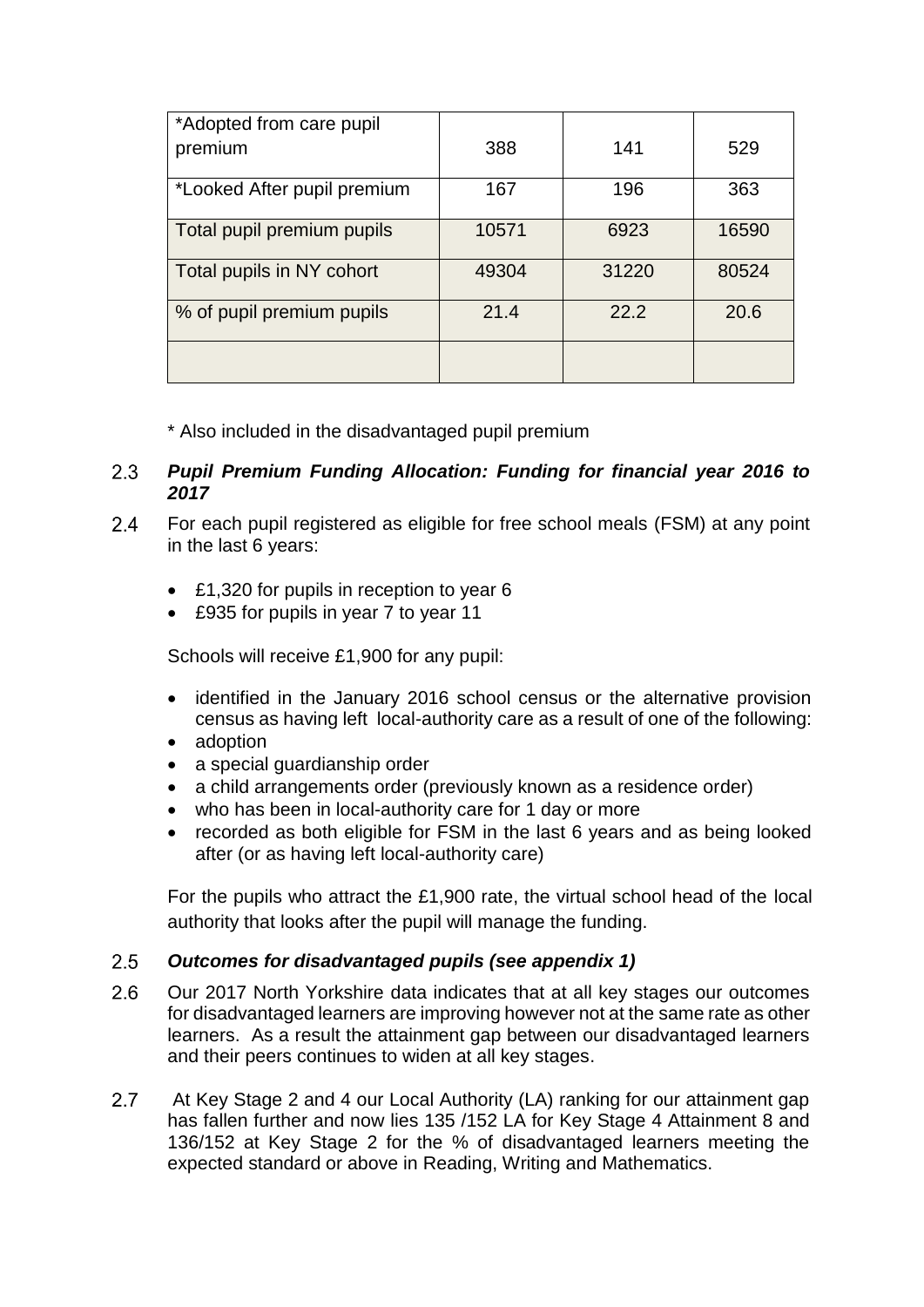$2.8$ We have seen improvement in standards and progress for disadvantaged learners at Key Stage 4 compared to other local authorities and our statistical neighbours, however as our other pupils at Key Stage 4 attain better than other pupils nationally this exacerbates our attainment gap..

#### $2.9$ *Does the proportion of disadvantaged learners in a school make a difference?*

- $2.10$ National Research ( Education Policy Institute 2016, Divergent pathways: the disadvantage gap, accountability and the pupil premium) indicates that there is considerable variability between schools with differing pupil intake characteristics when it comes to trends in the progress gap, which measures how far disadvantaged pupils fall further behind their peers during school.
- $2.11$ Nationally the progress gap is closing fastest in schools with the highest concentration of disadvantaged pupils. The most disadvantaged schools have seen the gap decrease faster than average over the longer term; in primary schools with more than 45 per cent of pupils disadvantaged, the key stage 2 progress gap has closed from 2.1 months to zero since 2006.

#### *Achievement Unlocked School outcomes (see [4.0](#page-5-0) )*

- 2.13 The CYPS Strategy and Performance team have carried out an analysis and reported on performance for the 48 primary schools and 10 secondary schools involved in the Achievement Unlocked programme. The key findings are:
	- Overall disadvantaged pupils in the Achievement Unlocked schools have made more progress for all indicators than the NY schools not included in the project. Performance also compares very favourably to most benchmarks where these are available.
	- There has been a knock on effect as all pupils in the Achievement Unlocked schools have made more progress, for all indicators except Key Stage 4 Attainment 8, than the NY schools not included in the project and most benchmarks.
	- There is a marked variation in the performance of individual schools with some achieving significant improvements and others actually showing a decline in performance for both all pupils and disadvantaged pupils.

#### **3.0 KEY ASPECTS OF WORK TO IMPROVE THE OUTCOMES OF DISADVANTAGED LEARNERS**

#### $3.1$ *Early years*

 $3.2$ Early Years Closing the Gap Strategy- Raising Achievement for All is led by the Early Years and School Improvement Service in partnership with cross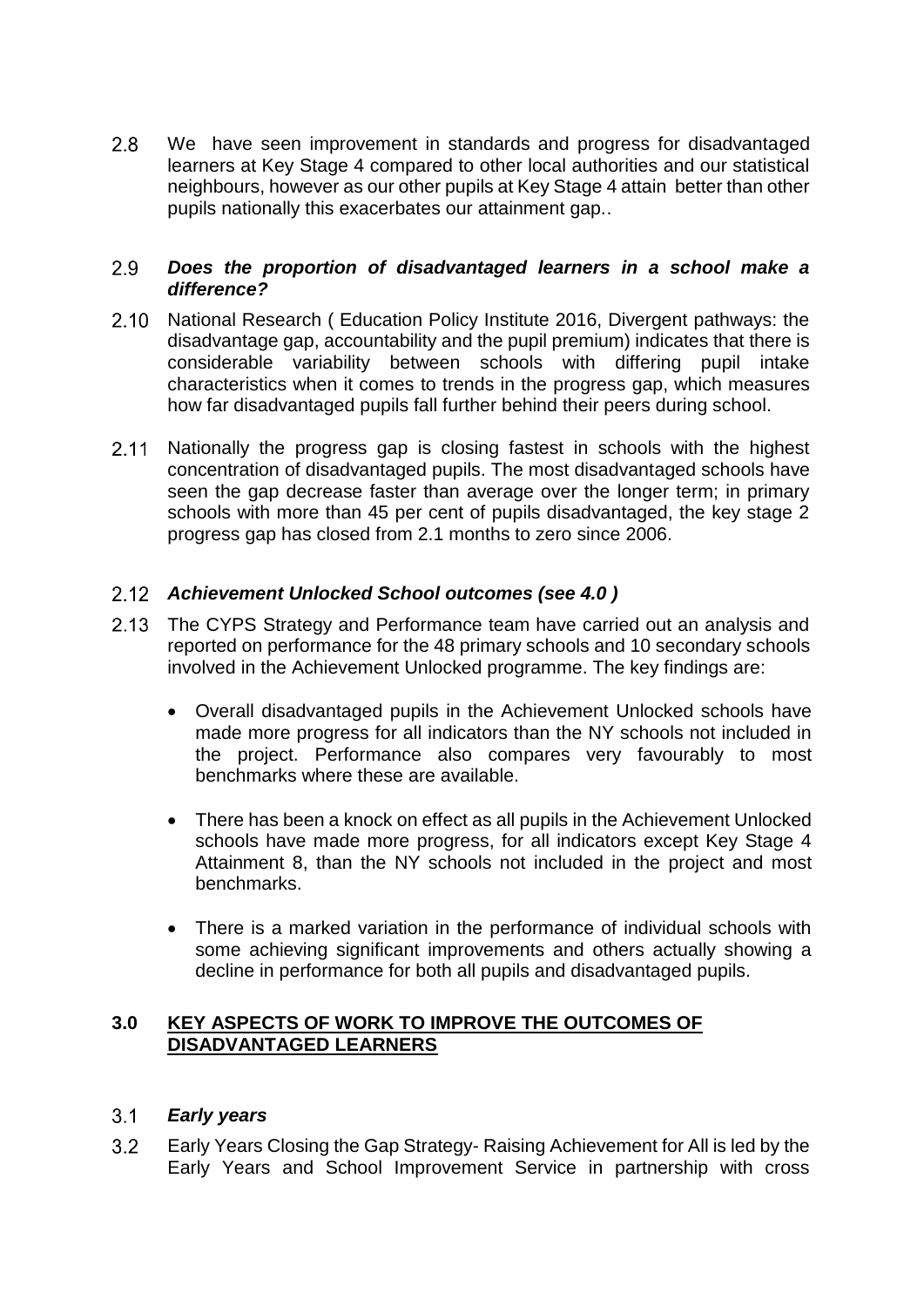Children and Young People's Service teams and health where applicable. The work in 2016-17 and 2017-18 has been funded by the Early Years Improvement Partnership.

- $3.3$ The Early Years and School Improvement Service analyse Early Years Foundation Stage Profile data for individual schools within localities and clusters across North Yorkshire. They also analyse Two Year Old educational assessment data provided voluntarily by the Early Years sector to the LA.
- 3.4 Areas for targeted improvement are identified through this analysis, identifying themes which focus on areas of learning as well as specific vulnerable groups of children.
- $3.5$ Bespoke continual professional development packages are developed working in partnership with experts within the field to ensure best impact for the children attending the schools and Early Years settings involved in the work. For example, Dr Kathy Ring from York University supported the development of the boys' writing work; Ben Bolton Speech and Language therapist supported the development of the Oracy project; a health professional is supporting the work on Health and Self-care. Expert subject, including child development, and pedagogical knowledge is shared throughout the work.
- $3.6$ Disadvantaged learners are the focus of the work with schools and settings encouraged to use gap analysis to identify children at risk of not achieving at least age related expectations. The focus on themes from the analysis of the Two Year Old educational assessment data aims to identify and close gaps earlier. This work was initiated in 2017 so the impact is yet to be realised.
- $3.7$ The Raising Achievement for All work in 2017-18 is focusing on oracy, teaching vocabulary and early literacy skills which will positively affect all aspects of learning and target those at risk of underachievement. The work is led by Early Years advisers in the Early Years and School Improvement Service in partnership with literacy advisers and partners from academia, focusing on methods from evidence based research to raise attainment and promote school readiness. The project in the East is carefully planned to complement the Early Years strand of the Opportunity Area work, with the adviser working closely with Scarborough Teaching School Alliance.

#### $3.8$ *North Yorkshire Coast Opportunity Area*

- $3.9$ The Opportunity Area will invest at least £6M in Scarborough, Whitby and Filey to support social mobility of children and young people, particularly disadvantaged learner.
- $3.10$ The programme has a delivery plan with stated objectives based on extensive stakeholder engagement and data analysis. This work found that there were particular challenges in early year, literacy and maths outcomes and secondary school performance in the area.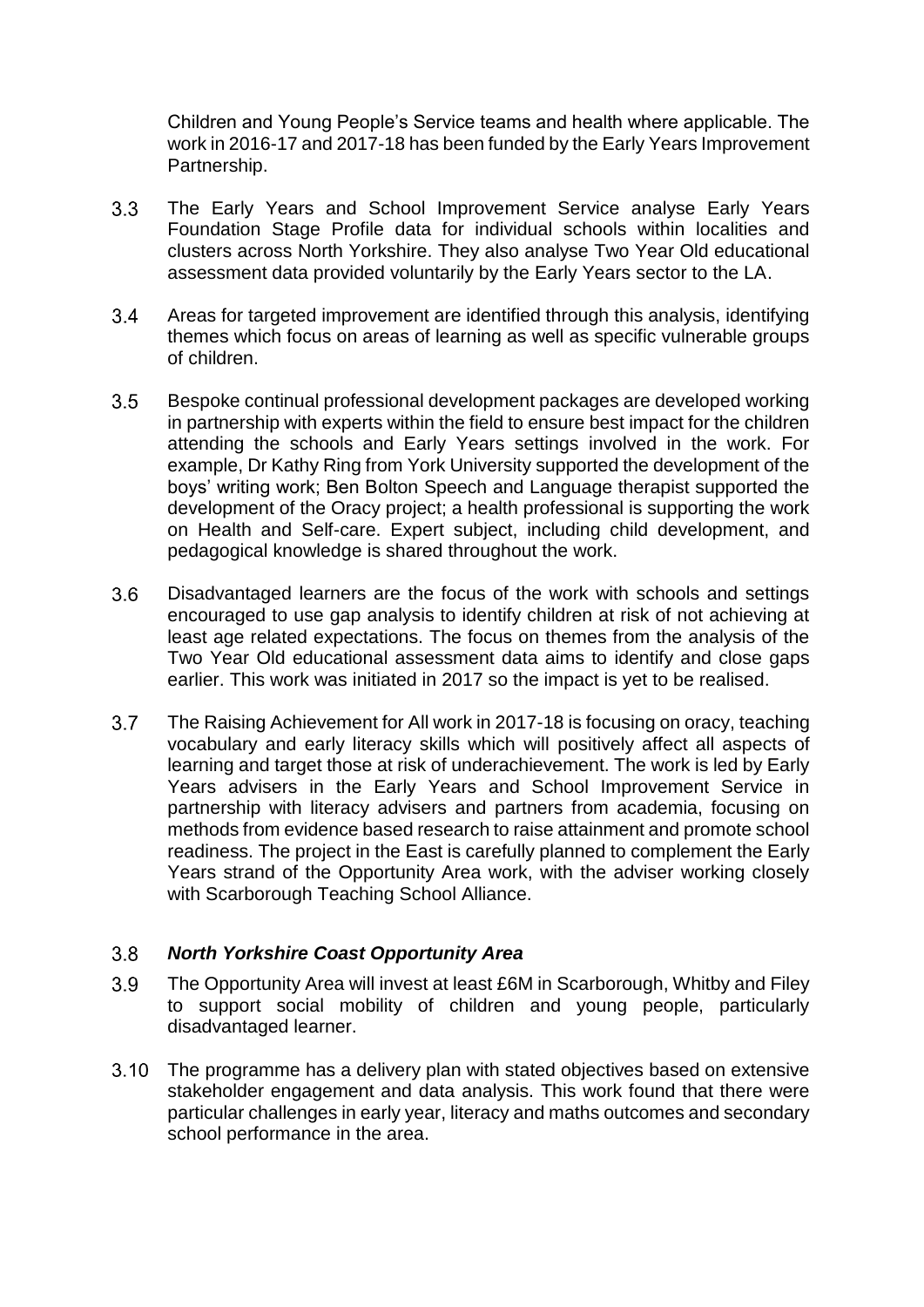3.11 Investment has already been provided to support regular, extra-curricular activities, innovative, community-based literacy events and additional training to improve maths outcomes in Primary School. This investment is being prioritised for schools with the highest numbers of pupil-premium children and those pupils that require additional support to attain.

### *Looked After Children – Virtual School*

#### *3.12.1 Summary of New Arrangements for the Pupil Premium Plus*

- From April 2018, funding increases from £1,900 per annum to £2,300 per annum. If a child is achieving better than age expected norms not all of the £2,300 may be paid. The pupil premium is targeted at closing the attainment gap
- Financial support will be available as soon as a child enters care, unlike the present arrangements when it is only paid after being in care continuously for 6 months
- The pupil premium for looked after children must be managed by the Virtual School Head in the authority that looks after them
- Schools in England attract the Pupil Premium for children adopted from care or who left care under a Special Guardianship Order (SGO) providing they are recorded on the School Census. Schools will also attract the Pupil Premium for children who left care under a Residence Order (RO). However schools will need Parents and Guardians to inform them about their child's circumstances and provide supporting evidence

#### *3.12.2 Using the Pupil Premium Plus effectively to improve attainment of looked after children*

- Schools are encouraged to be creative in their strategies to meet a child's assessed needs:
- Schools will need to ensure that they use the Pupil Premium Plus in ways which make a positive impact on the educational attainment and progression of each child for which it is intended.
- Schools in collaboration with the Virtual School Head teacher can decide how the Pupil Premium can be spent, however the process is managed by the Virtual School Head. It is good practice for schools to further consult with carers, social workers, and, most significantly, the individual child to ensure it is used to support the education the child needs and deserves to help them succeed in life.
- Targeted intervention is very successful for many children and 1:1 support or small group work with teaching or teaching assistant support would be high on the list of effective ways to use Pupil Premium Plus in raising attainment and aspirations. The EEF Sutton Toolkit is recommended as an evidence based tool. The most disadvantaged learners need the best educators.
- For children whose attainment is better than their peer group, consideration can be given to strategies targeted at those considered 'gifted and talented' or providing opportunities they might not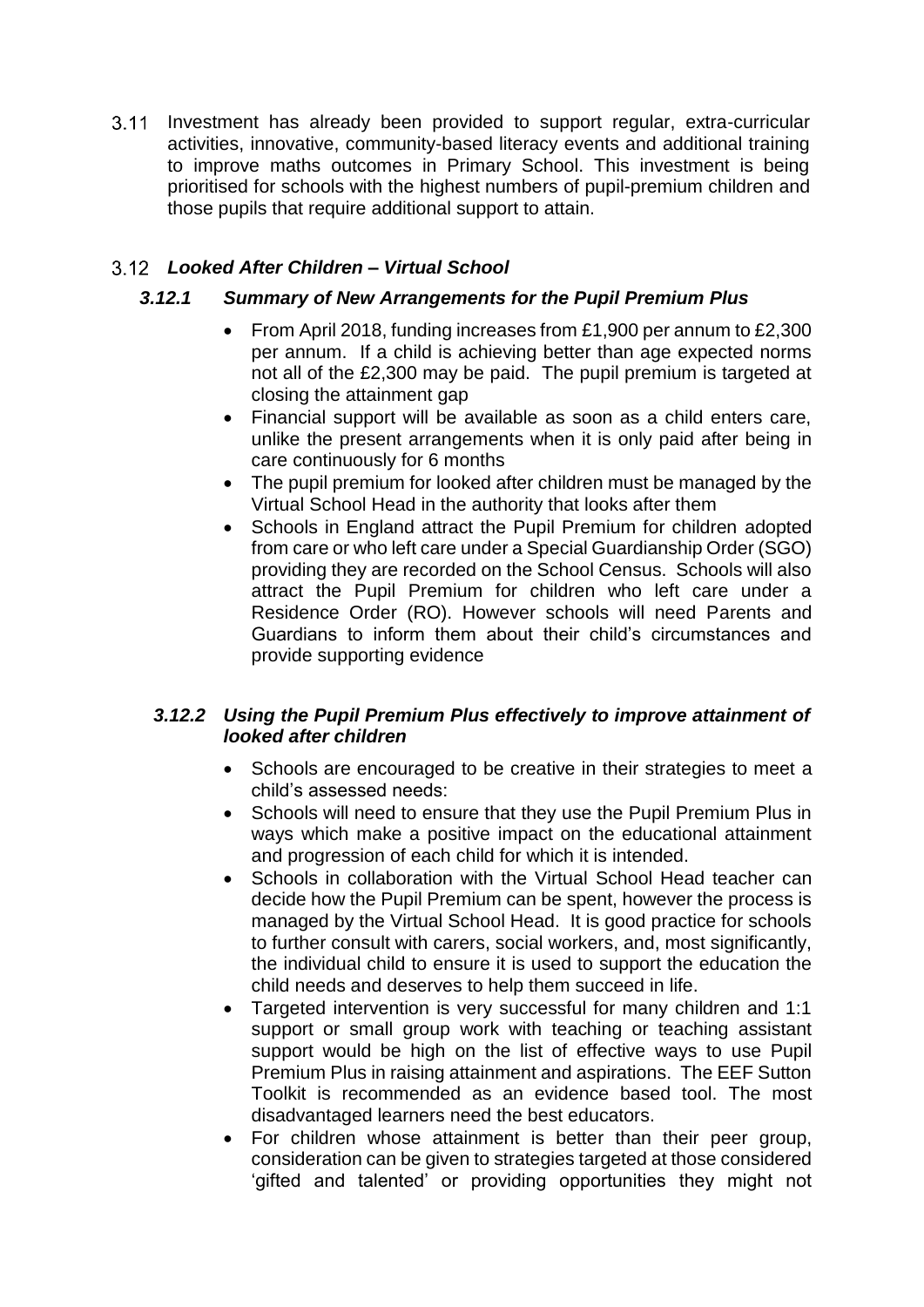otherwise receive. It is unlikely the full £2,300 will be paid in such circumstances.

- How are the child or young person's social skills and emotional wellbeing? Attachment and Trauma aware approaches using relational approaches have an evidence base with Looked After Children. Pupil Premium plus is funding NYCC Attachment Friendly School programme (One full time Educational Psychologist) delivering training, encouraging small scale action research around e.g. emotion coaching
- This funding can be used to ensure 25 hours full-time provision is in place through individual learning pathways. This may include one day work experience or a college placement for part of the week
- Revision guides, Virtual Learning opportunities such as NISAI, The Learning Centre, GCSE iPod, NIMBL tablets may be helpful for some young people who are motivated to work outside of school
- Specific support in areas of extra-curricular interest art materials, music, Duke of Edinburgh, drama or sports for example. Sports Premium money may also be targeted at specific pupils to increase engagement
- IT equipment and specific software programs for learning, e.g. IPAD, digital camera for photography qualifications
- Academic mentoring or pastoral access at breakfast club or lunch times for identified support
- Clusters of schools may identify support that requires a high level of teaching support over a prolonged period. Sharing funding for the benefit of children and young people across communities is worthy of consideration
- Targeting resources that can be parceled up and sent home, can be a very effective way of motivating children

#### <span id="page-5-0"></span>**4.0 NORTH YORKSHIRE ACHIEVEMENT UNLOCKED PROGRAMME**

Reference documents: Achievement Unlocked Summary Report 2016-17 Achievement Unlocked Case Studies North Yorkshire Tackling Disadvantage Toolkit 2017 <http://cyps.northyorks.gov.uk/raising-achievement-vulnerable-learners>

- $4.1$ The 'Achievement Unlocked' programme is led by the school improvement service and has been enabled by funding from the Wrea Head Trust to work in a collaborative partnership with up to 45 invited schools across North Yorkshire County in 2016-17, and 16 schools in 2017-18 to improve outcomes for disadvantaged pupils. The 'Achievement Unlocked' participating schools reflect a wide range of contexts – primary, secondary, rural, urban, across all areas of the county.
- $4.2$ It is rooted in the growing evidence base on effective practice bringing about improved outcomes for disadvantaged learners. This includes: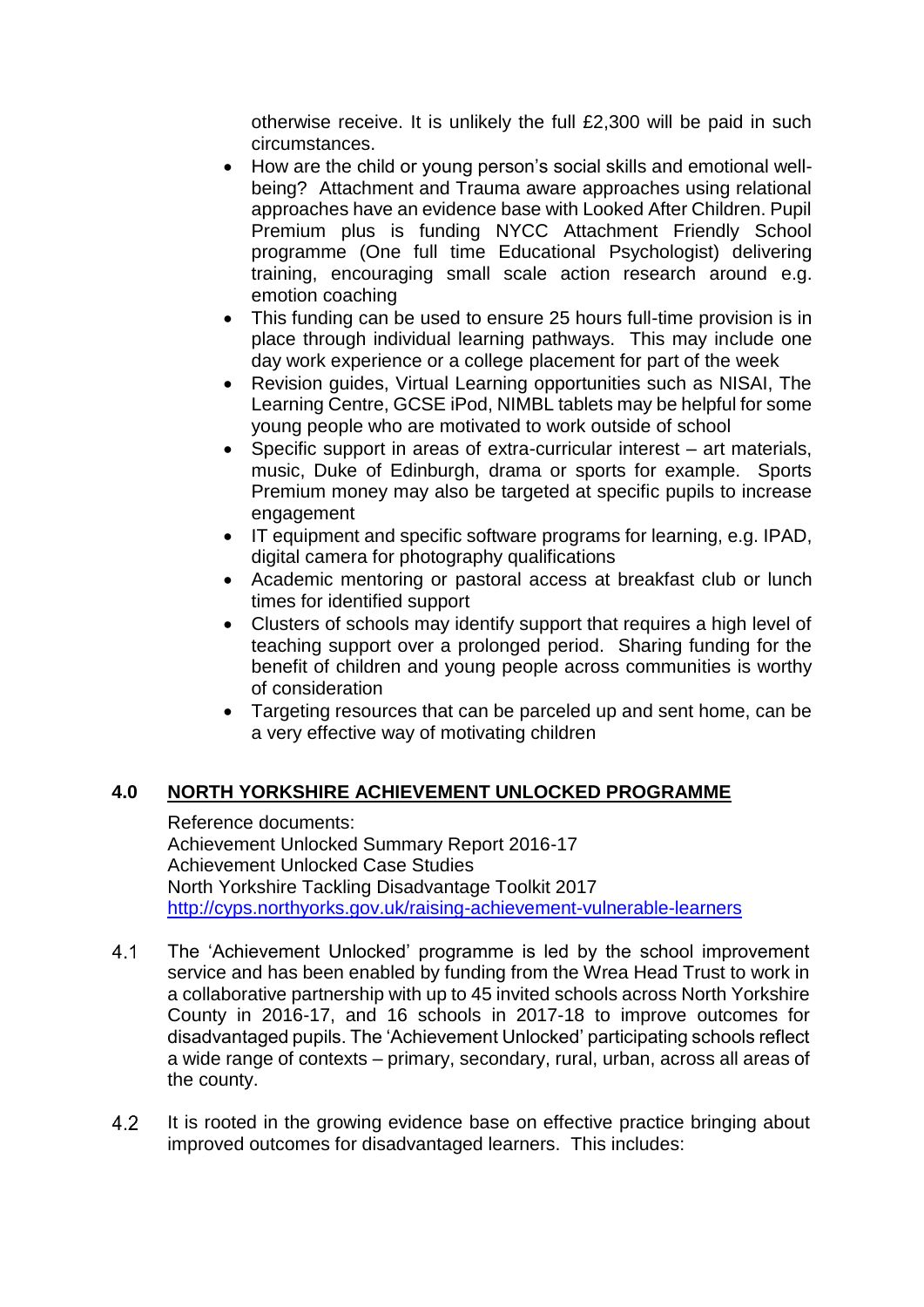- Supporting the attainment of disadvantaged pupils (DfE November 2015)
- Sutton Trust toolkit products which offer support to schools in identifying strategies that work
- Education Endowment Foundation (EEF) funded with an initial £125m
- Grouping Study (EEF) UCL Institute of Education
- 4.3 The programme has involved school based visits, focusing on addressing in school barriers to learning for disadvantaged learners, access to a programme of continuing professional development, and delegated funding to support improvement in provision for disadvantaged learners each of the Achievement Unlocked schools.
- 4.4 All North Yorkshire schools have been invited to join the continuing professional development events, including the Achievement Unlocked sharing learning event in May 2017.
- 4.5 Effective Strategies that were identified through the Achievement Unlocked evaluation
	- Raising the profile of disadvantaged learners
	- A whole school approach to raising attainment embedding this early and not waiting until Year 6 or Year 11
	- Challenging any assumption that being socio economically disadvantaged equates with low ability
	- Introducing mixed attainment groupings has raised expectations and reduced limiting of what pupils can be expected to achieve
	- Building resilience and positive mindsets, including regular metacognition lessons (pupils are taught strategies to monitor and manage their own learning and most importantly take ownership of their learning journey, reflecting along the way. Also understanding that we learn best when challenged and that having a positive attitude to failure can help us to learn how to succeed next time)
	- Strategies to develop language and communication when pupils enter schools with low starting points, especially rich vocabulary
	- Positive behaviour for learning strategies which have reduced time spent out of lessons and time lost form quality first teaching and learning
	- Targeted continuing professional development for staff on evidence based strategies that impact on accelerating pupil progress
	- $\bullet$  Identifying barriers to learning (pupils' gaps in learning, low staff expectations, impact of 'ability grouping', ) and targeted activity to address these
	- Deploying staff effectively. Moving away from teaching assistants generally working with pupils with SEND and lower attaining pupils. A greater degree of teacher led intervention and the most effective staff working with the pupils whose progress needs most acceleration. Mentoring initiatives, 'learning champion' mentors
	- Providing early and additional Careers Guidance for disadvantaged learners using the pupil premium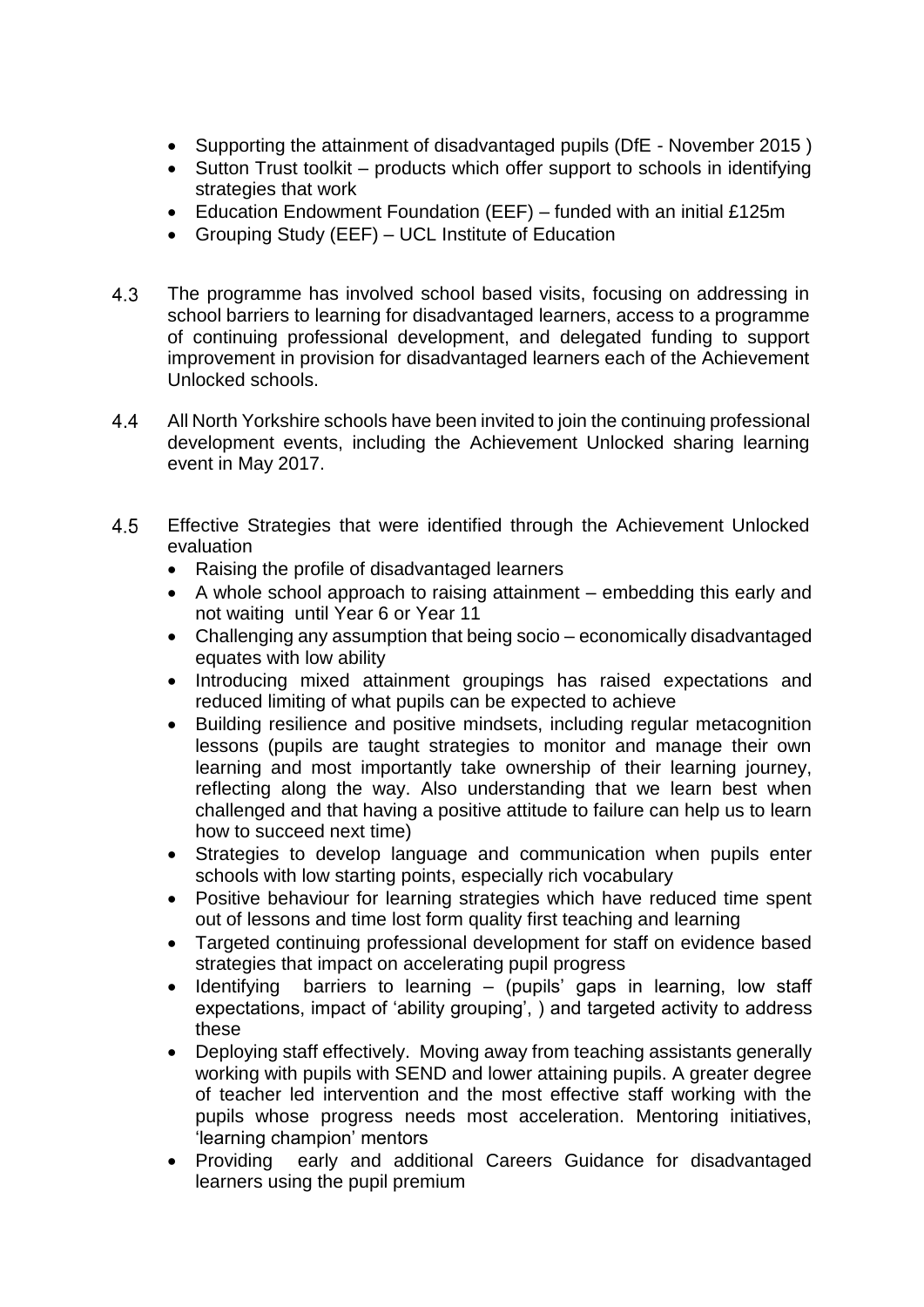- Addressing attendance- clearer understanding of the barriers to attendance. This has resulted in action plans for individual pupils and deployment of additional adults e.g. family support workers
- Parental engagement strategies Structured conversations, improving communication with parents including through the use of new technologies
- Ensuing that monitoring and evaluation of impact of provision has a sharper focus on disadvantaged learners - lessons walks, observations, pupil progress meetings, pupil voice, feeding into improvement planning

#### $4.6$ *Achievement Unlocked: London/Essex/Suffolk – Disadvantaged Pupil Enquiry Visit 18th/19th January 18*

- 4.7 North Yorkshire school senior leaders (primary and secondary) visited seven outstanding schools with a strong track record of improving outcomes for disadvantaged learners. This included the 2017 National Pupil Premium Award winning school. Common features were identified
- 4.8 Common features included:
	- Visionary Leadership
	- Clarity, Consistency, Insistency
	- High Expectations For ALL pupils irrespective of background
	- High focus on literacy, language and vocabulary
	- Extensive modelling ( curriculum, talk, behaviours)
	- Trust and Investment in all staff
	- Having the right staff in place
	- Reflective and Solution focused
- This visit is already informing North Yorkshire schools' strategic planning and 4.9 the Achievement Unlocked CPD programme with a literacy day on 24<sup>th</sup> April 18 with workshops led by London and Suffolk senior leaders.
- $4.10 -$ Dissemination has taken place through the primary and secondary Headteacher network meetings in spring 2018, and through key meetings of the Children and Young People's Service (CYPS) including CYPS Extended Leadership forum, and the Education and Skills team.

#### **5.0 PUPIL PREMIUM REVIEWS**

- $5.1$ Any school can commission a pupil premium review to look at its pupil premium strategy and identify ways they can use the funding more effectively. Ofsted will recommend that a school commissions a pupil premium review if they identify concerns with the school's provision for disadvantaged pupils.
- $5.2$ Pupil premium reviews have been delivered by the school improvement service for primary and secondary schools often in partnership with a senior leader with a strong track record for improving outcomes for disadvantaged learners, either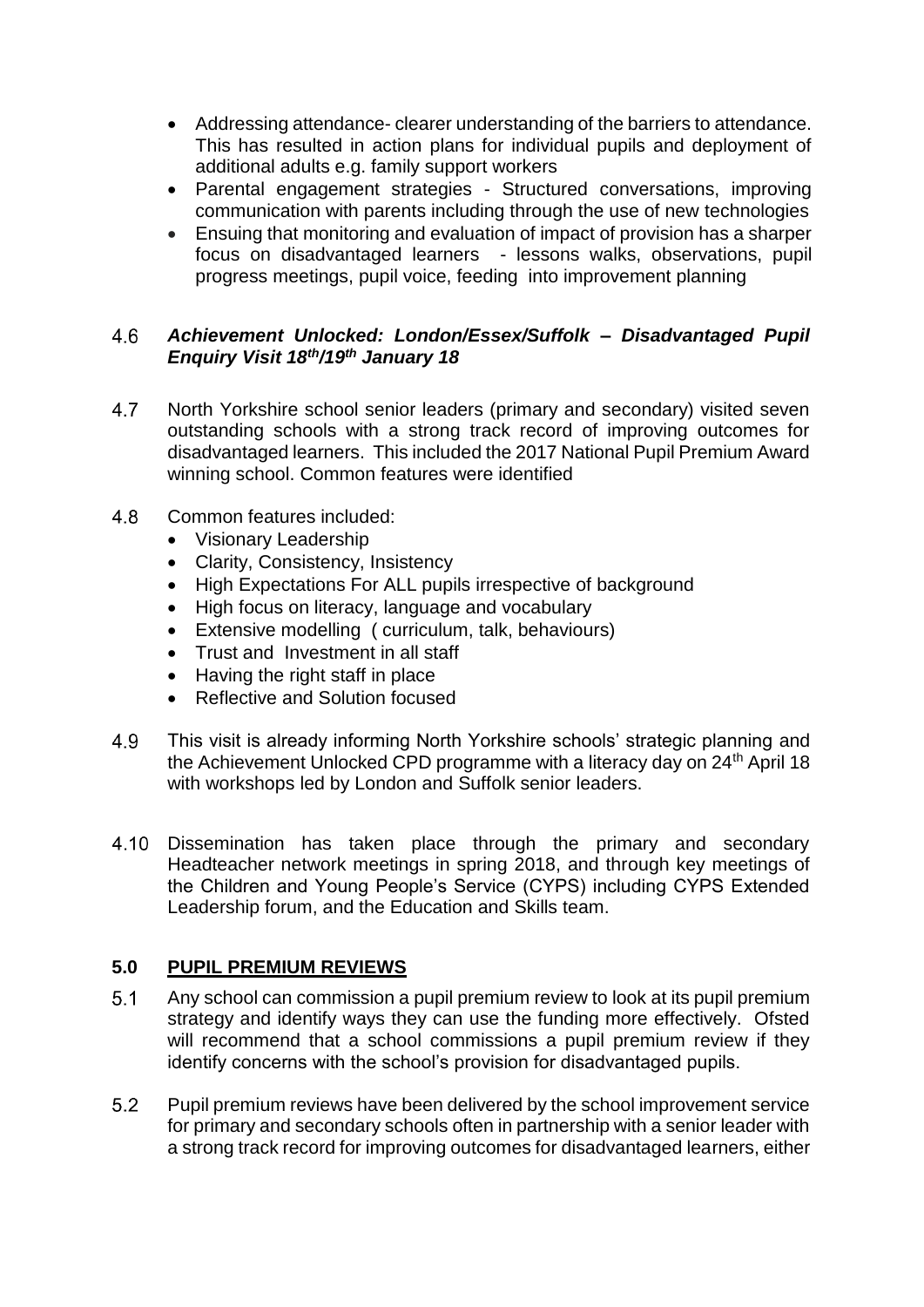as part of a local authority support plan or at the request of schools to support their self-evaluation.

- $5.3$ The Primary School Improvement Partnership has supported the Swaledale Teaching School Alliance in the development of a **Pupil Premium Collaborative Review process** premium review process. This model has drawn on national guidance by the Teaching Schools' Council in May 2016, a former HMI and local guidance through the North Yorkshire Achievement Unlocked programme.
- $5.4$ The Pupil Premium Collaborative Review process having been trialled successfully in Swaledale Alliance schools is now being rolled out across the county, launched through the spring term primary leadership networks

#### **6.0 CHALLENGES**

- $6.1$ There is still too much inconsistency in the attainment and progress of disadvantaged learners across North Yorkshire schools.
- $6.2$ Disadvantaged learners are still over represented in absence and exclusions.

#### **7.0 RECOMMENDATIONS**

- $7.1$ That we build on the good practice in schools that are bringing about improved outcomes for disadvantaged learners through our training and school to school support
- $7.2$ That we embrace fully the opportunities brought about through the Coastal Opportunities and CYPS cross service working to monitor the education of vulnerable groups, including children who have been excluded from schools, are on part time tables, and those that are persistently absent

#### **STUART CARLTON CORPORATE DIRECTOR CHILDREN AND YOUNG PEOPLES SERVICE**

County Hall, NORTHALLERTON

Katharine Bruce – Lead Adviser, Vulnerable Learners, Education and Skills Date: March 2018 Contact Details: Tel: 01609 532644 E-mail: [katharine.bruce@northyorks.gov.uk](mailto:katharine.bruce@northyorks.gov.uk) Background Documents Nil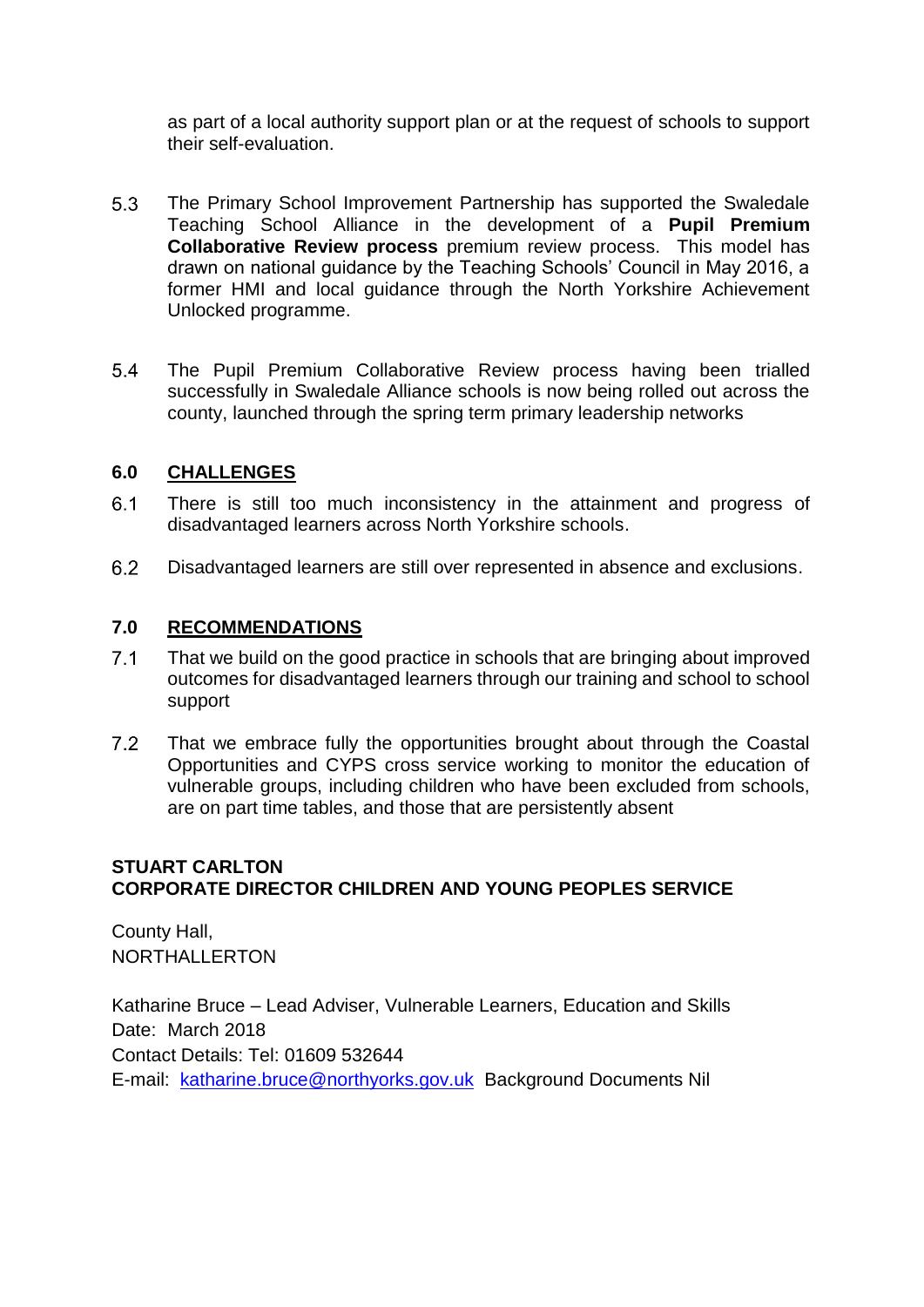### **Appendix 1 Outcomes for Disadvantaged Learners**

# **North Yorkshire – Disadvantaged learners**

### **Early Years**

**EYFSP**

| <b>Cohort</b>    | 2015 | 2016 | 2017 |
|------------------|------|------|------|
| Not FSM6         | 5391 | 5515 | 5436 |
| FSM <sub>6</sub> | 609  | 547  | 560  |

|                   | % Good Level of Development      | 2015 | 2016 | 2017 |
|-------------------|----------------------------------|------|------|------|
| GLD<br>FSM6 EYFSP | Not FSM6                         | 69.0 | 72.0 | 74.2 |
|                   | FSM <sub>6</sub>                 | 46.8 | 52.5 | 53.2 |
|                   | <b>FSM6 Gap</b>                  | 22.2 | 19.5 | 21   |
|                   | National Not FSM Eligible        | 69.0 | 72   | 73   |
|                   | <b>National FSM Eligible</b>     | 51.0 | 54.0 | 57.0 |
|                   | <b>National FSM Eligible Gap</b> | 18.0 | 18.0 | 16.0 |

# **Key Stage 1**

| <b>Cohort</b> | 2014 | 2015 | 2017 |
|---------------|------|------|------|
|               |      |      |      |
| Not FSM6      | 5210 | 5201 | 5398 |
|               |      |      |      |
| FSM6          | 979  | 918  | 869  |
|               |      |      |      |

|                                           | Rd Ex+ (L2+ 2015)        | 2015 | 2016 | 2017 |
|-------------------------------------------|--------------------------|------|------|------|
| $\overline{R}$<br>KS1<br>FSM <sub>6</sub> | Not FSM6                 | 92.9 | 74.7 | 77.1 |
|                                           | FSM <sub>6</sub>         | 81.7 | 58.5 | 59.6 |
|                                           | FSM6 Gap                 | 11.2 | 16.2 | 17.5 |
|                                           | <b>National Not FSM6</b> | 93.0 | 77.3 | 78.7 |
|                                           | <b>National FSM6</b>     | 84.0 | 62.0 | 62.9 |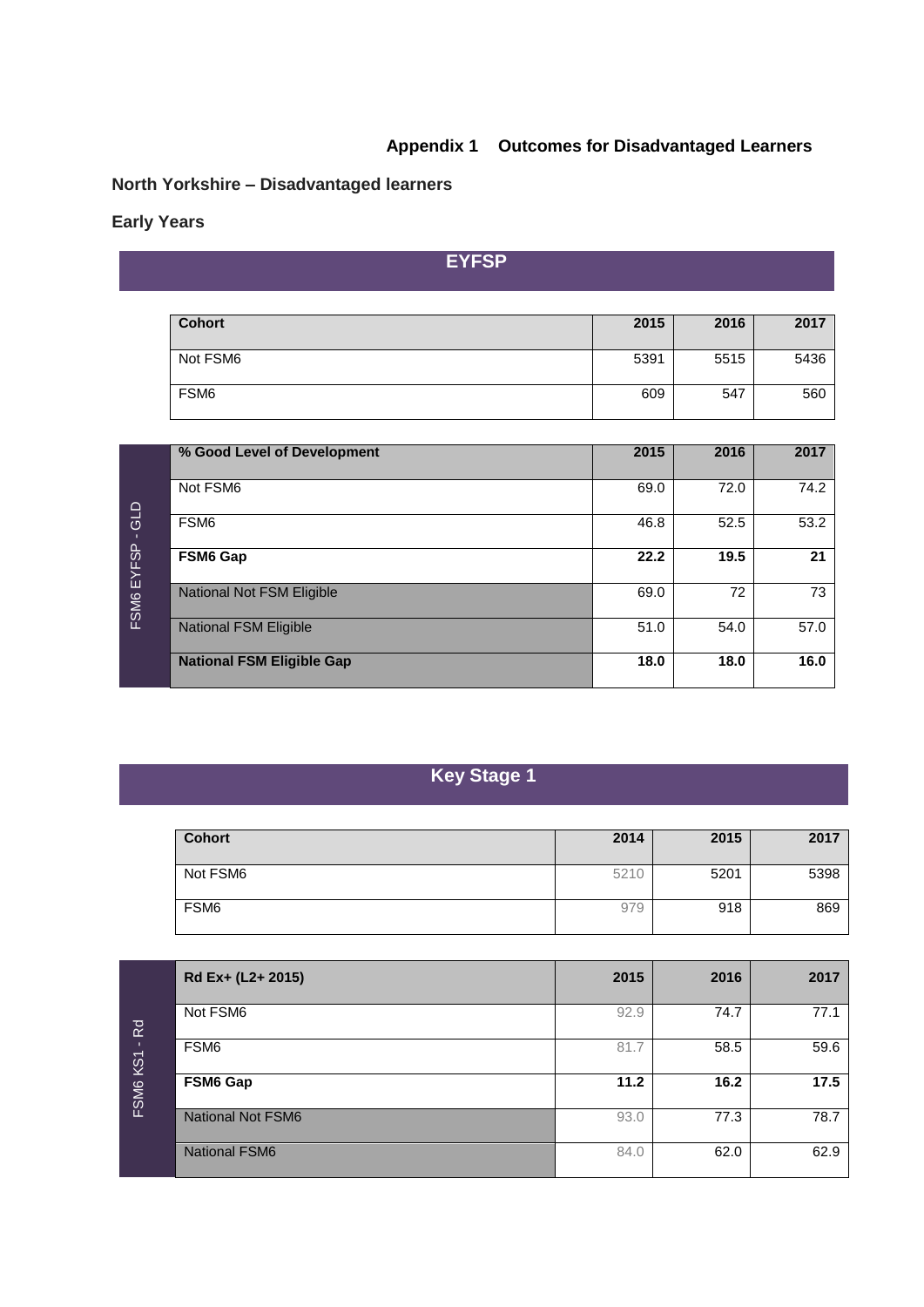| <b>National FSM6 Gap</b> | 15.3 |  |
|--------------------------|------|--|
|                          |      |  |

## **Key Stage 2**

## **2017 LA Ranking 136 out of 152 (2016 91 out of 152)**

## **(Disadvantaged Attainment)**

| <b>Cohort</b>    | 2015 | 2016 | 2017 |
|------------------|------|------|------|
| Not FSM6         | 4695 | 4740 | 4851 |
| FSM <sub>6</sub> | 1128 | 1138 | 1177 |

|          | RWM Ex+ (L4+2015)        | 2015 | 2016 | 2017 |
|----------|--------------------------|------|------|------|
|          | Not FSM6                 | 83.1 | 56.0 | 63.5 |
| RWM      | FSM6                     | 62.1 | 32.0 | 38.8 |
| FSM6 KS2 | FSM6 Gap                 | 21   | 24.0 | 24.7 |
|          | <b>National Not FSM6</b> | 85.0 | 61.0 | 66.9 |
|          | <b>National FSM6</b>     | 70.0 | 39.0 | 46.8 |
|          | <b>National FSM6 Gap</b> | 15.0 | 22.0 | 20.1 |

#### **Key Stage 4**

#### **2017 LA Ranking 135 out of 152 ( 2016 95 out of 152)**

## **(KS4 Attainment 8 Gap)**

**2017 LA Ranking 69 out of 152 ( 2016 101/152)**

**2017 Statistical Neighbours Ranking 5 out of 11 ( 2016 8 out of 11)**

**(Disadvantaged Progress 8)**

**2017 LA Ranking 90 out of 152 ( 2016 103/152)**

**2017 Statistical Neighbours Ranking 5 out of 11 ( 2016 8 out of 11)**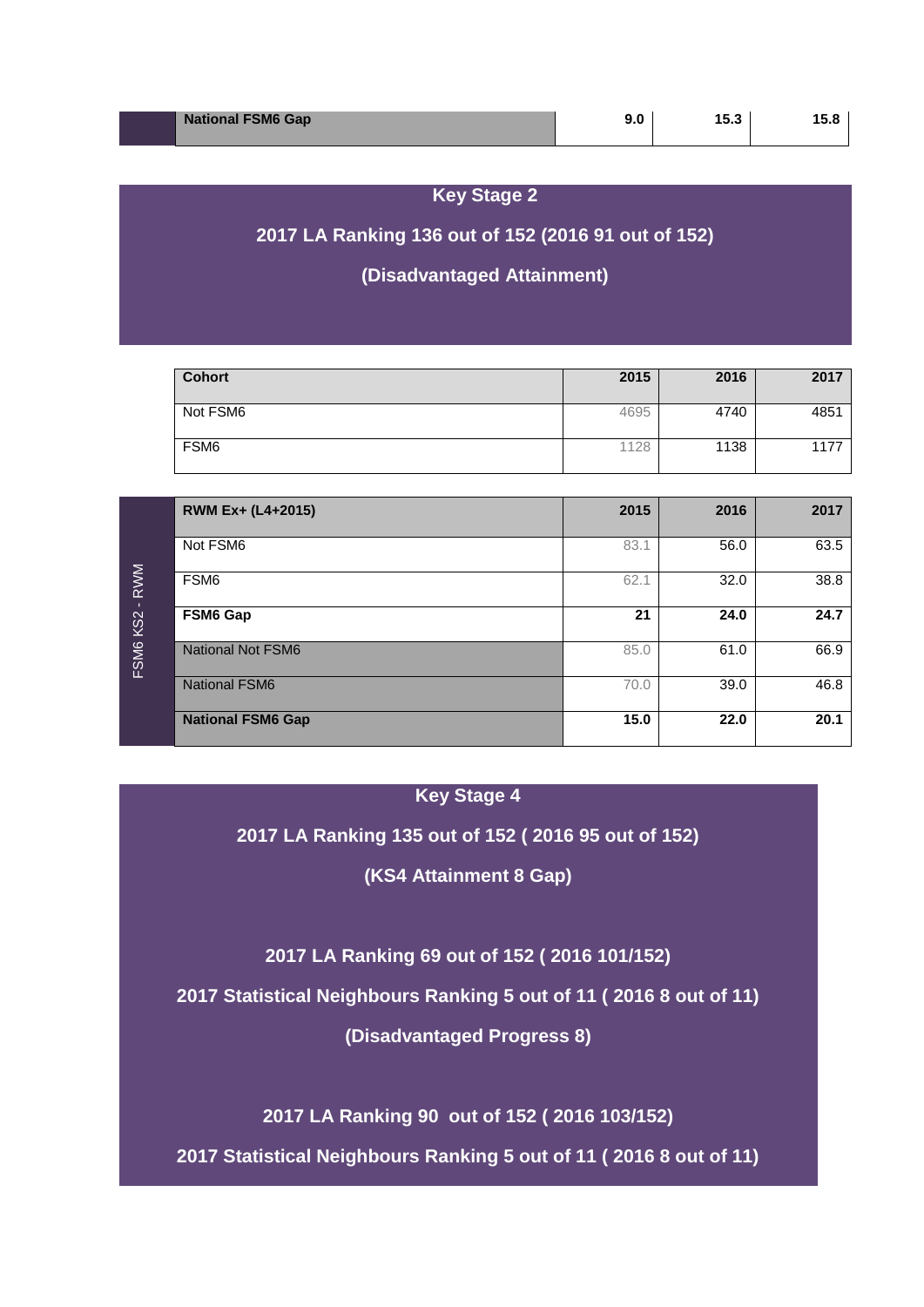# **(Disadvantaged Attainment 8)**

| <b>Cohort</b>    | 2015 | 2016 | 2017 |
|------------------|------|------|------|
| Not FSM6         | 5446 | 5151 | 5051 |
| FSM <sub>6</sub> | 1077 | 1037 | 882  |

| 5A*C Inc En and Ma       | 2015 | 2016 | 2017 |
|--------------------------|------|------|------|
| Not FSM6                 | 66.7 | 67.1 | 72.4 |
| FSM <sub>6</sub>         | 37.2 | 34.6 | 40.5 |
| FSM6 Gap                 | 29.5 | 32.5 | 31.9 |
| <b>National Not FSM6</b> | 64.4 | 64.8 | 67.6 |
| <b>National FSM6</b>     | 37.0 | 37.5 | 41   |
| <b>National FSM6 Gap</b> | 27.4 | 27.3 | 26.6 |

|                                          | A*-C English and Maths   | 2015 | 2016 | 2017 |
|------------------------------------------|--------------------------|------|------|------|
| $\mathsf{E}\mathsf{M}$<br>FSM6 KS4 - A*C | Not FSM6                 | 66.7 | 72.9 | 54.5 |
|                                          | FSM <sub>6</sub>         | 37.2 | 40.3 | 23   |
|                                          | FSM6 Gap                 | 29.5 | 32.6 | 31.5 |
|                                          | <b>National Not FSM6</b> | 67.0 | 70.3 | 48.6 |
|                                          | <b>National FSM6</b>     | 39.5 | 43.4 | 24.3 |
|                                          | <b>National FSM6 Gap</b> | 27.5 | 26.9 | 24.3 |

| Ebacc<br>- 11<br><b>KS4</b><br><b>FSM6</b> | <b>Ebacc</b>             | 2015 | 2016 | 2017 |
|--------------------------------------------|--------------------------|------|------|------|
|                                            | Not FSM6                 | 32.1 | 32.7 | 30   |
|                                            | FSM <sub>6</sub>         | 8.4  | 10.9 | 9.2  |
|                                            | FSM6 Gap                 | 23.7 | 21.8 | 20.8 |
|                                            | <b>National Not FSM6</b> | 29.0 | 29.5 | 25.2 |
|                                            | <b>National FSM6</b>     | 11.3 | 11.8 | 9.8  |
|                                            | <b>National FSM6 Gap</b> | 17.7 | 17.7 | 15.4 |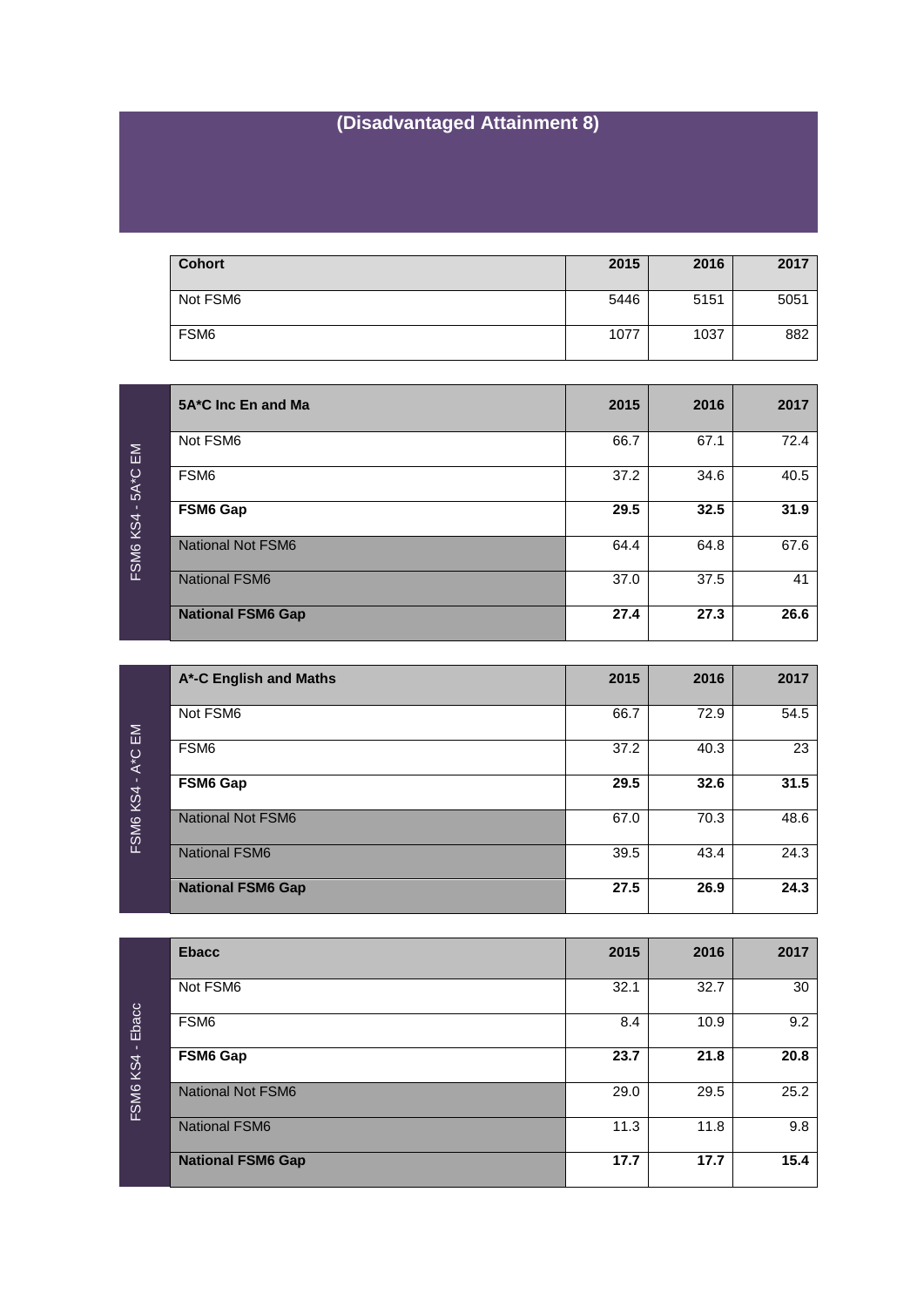| FSM6 KS4 - Att8   | <b>Attainment 8</b>      | 2015 | 2016    | 2017    |
|-------------------|--------------------------|------|---------|---------|
|                   | Not FSM6                 |      | 54.2    | 51.7    |
|                   | FSM <sub>6</sub>         |      | 39.6    | 35.3    |
|                   | <b>FSM6 Gap</b>          |      | 14.6    | 16.4    |
|                   | <b>National Not FSM6</b> |      | 53.2    | 49.3    |
|                   | <b>National FSM6</b>     |      | 41.3    | 36.9    |
|                   | <b>National FSM6 Gap</b> |      | 11.9    | 12.4    |
|                   |                          |      |         |         |
|                   | Progress 8               | 2014 | 2015    | 2017    |
|                   | Not FSM6                 |      | 0.15    | 0.29    |
| FSM6 KS4 - Prog 8 | FSM6                     |      | $-0.5$  | $-0.48$ |
|                   | <b>FSM6 Gap</b>          |      | 0.65    | 0.77    |
|                   | <b>National Not FSM6</b> |      | 0.1     | 0.1     |
|                   | <b>National FSM6</b>     |      | $-0.37$ | $-0.40$ |
|                   | <b>National FSM6 Gap</b> |      | 0.5     | 0.5     |

#### **Looked After Children**

In 2016-17 96% of the children in our care attended a school/setting judged good or outstanding, the Virtual school is confident that all children attended a school where they could make good progress.

|                |                              | 2015/16 -<br>National |               | <b>NYCC LAC</b> |                |
|----------------|------------------------------|-----------------------|---------------|-----------------|----------------|
|                |                              | <b>LAC</b>            | All<br>Pupils | 2015/16         | 2016/17        |
| Early<br>Years | Good Level of<br>Development | N/A                   | 70.70%        | 40% (13)        | $36\%$<br>(11) |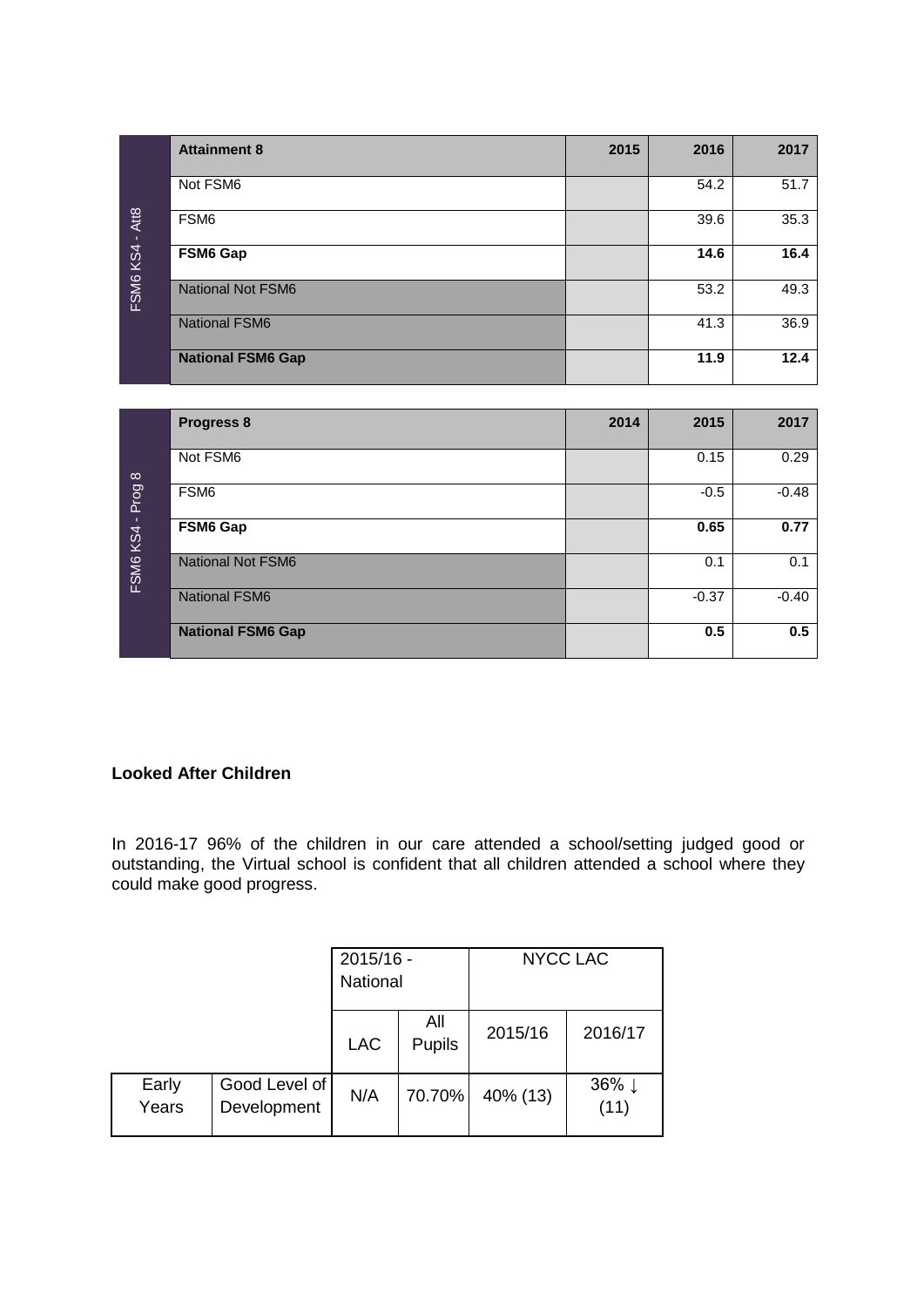| <b>Key Stage</b><br>1              | Reading,<br>Writing<br>&<br>Maths - Exp +                  | 32%     | 60.30%  | 28.6% (7)<br><b>Below</b><br>national<br><b>LAC</b> | 14%<br>$\downarrow$<br>(7) Nat.<br><b>LAC</b><br>due<br>March |
|------------------------------------|------------------------------------------------------------|---------|---------|-----------------------------------------------------|---------------------------------------------------------------|
|                                    | Reading -<br>Exp+                                          | 41%     | 65.7%   | 52.6%<br>(19)<br>Above<br>national<br><b>LAC</b>    | 43% ↓<br>(16)<br>Nat. LAC<br>due March                        |
|                                    | Writing -<br>$Exp+$                                        | 46%     | 74%     | 47.4%<br>(19)<br>Above<br>national<br><b>LAC</b>    | 31.2%<br>J.<br>(16) Nat.<br>LAC due<br>March                  |
| <b>Key Stage</b><br>$\overline{2}$ | Maths - Exp+                                               | 41%     | 69.7%   | 31.6%<br>(19)<br>Above<br>national<br><b>LAC</b>    | 31.2%<br>J.<br>(16) Nat.<br>LAC due<br>March                  |
|                                    | Reading,<br>Writing<br>&<br>Maths - Exp +                  | 25%     | 53.0%   | 31.6%<br>(19)<br>Above<br>national<br><b>LAC</b>    | 31.2%<br>J.<br>(16) Nat.<br>LAC due<br>March                  |
|                                    | Grammar,<br>Punctuation &<br>Spelling -<br>Score<br>$100+$ | 44%     | 72.4%   | 47.4%<br>(19)<br>Above<br>national<br><b>LAC</b>    | 43% ↓<br>(16)<br>Nat. LAC<br>due March                        |
| Key<br>Stage 4                     | Progress 8                                                 | $-1.14$ | $-0.08$ | $-0.81$<br>(37)<br>Above<br>national<br><b>LAC</b>  | $-1.27$<br>- J.<br>(16) Nat.<br>LAC due<br>March              |
|                                    | <b>Attainment 8</b>                                        | 22.8    | 48.6    | 23.8 (37)                                           | 18.7<br>$\perp$<br>(16)                                       |